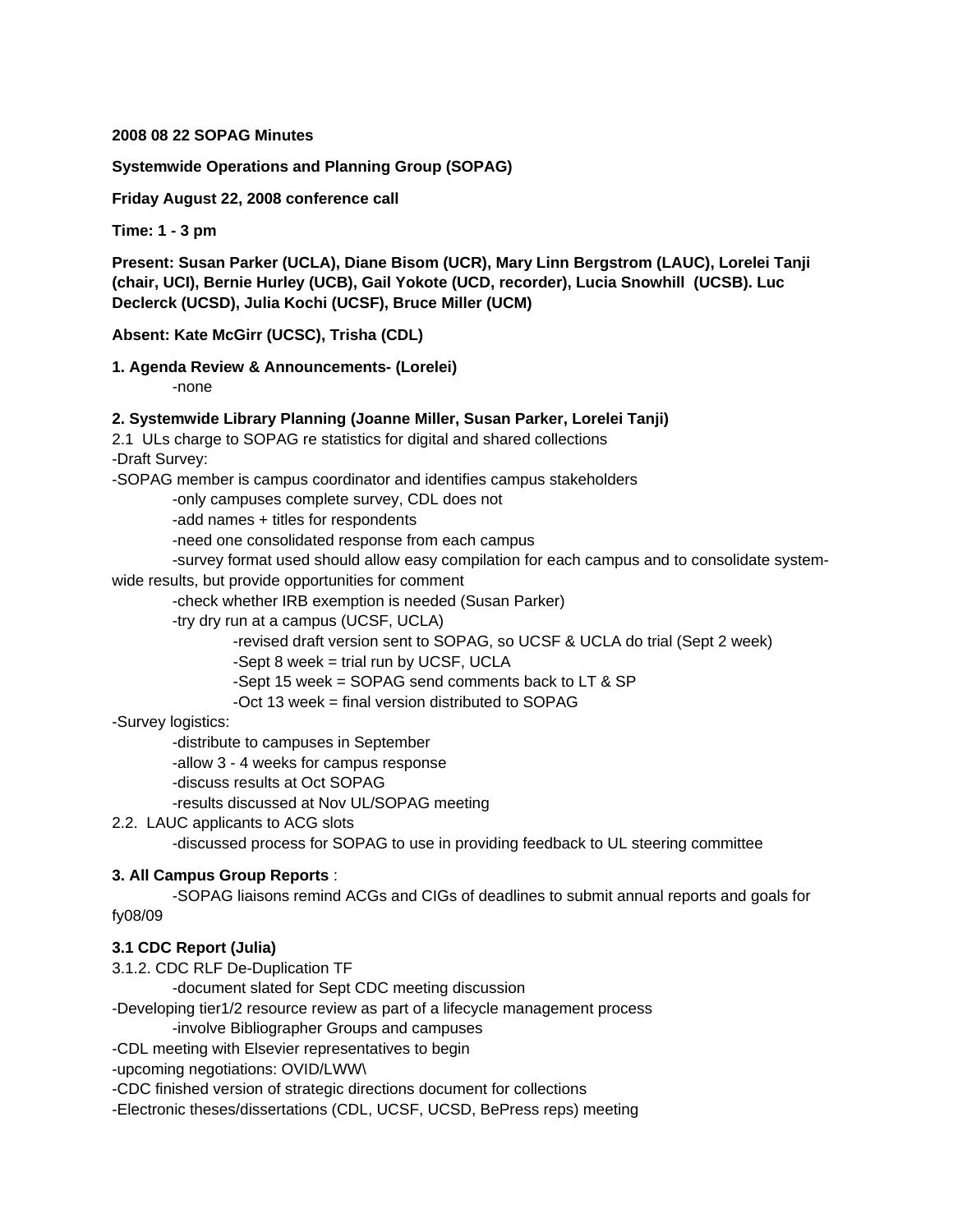-Proquest using another service rather than BePress

-how will change to new service affect the workflow for UC?

-identified issues for workflow, preservation, access

-what is effect of submission numbers for scalability?

## **3.2 SCO Report (Gail)**

3.2.1 Support for scholarly communication

 -received recent SCO suggestions for draft UL memo and contract revisions needed -final changes submitted to SCO and then to SOPAG for final approval

# **3.3 HOPS Report (Bernie)**

3.3.1 A Charge for HOPS on Public Services

-parsing Big Ideas continuing

-HOPS submit in time for Sept SOPAG call

# **3.4 HOTS Report (Luc)**

3.4.2 Consortial Approach to Technical Services (Luc and Gail)

Adopting UC-wide Collaborative Approaches to Technical Services:

 -Luc & Gail revise UL memo and Proposed Framework document (internal SOPAG document) to mention the OCLC and LC strategic initiatives aimed at changing the cataloging workflow, especially cataloging at the "network".

# **3.5 LTAG Report (Diane)**

In-person meeting scheduled

## **3.6 RSC (Susan)**

3.6.1 UL charge: Assessment of potential cost savings for Tricor delivery

 -RSC suggest that a person be charged for overall review/management of Tricor MOU -provides mechanism to answer questions and ensure MOU terms are followed

3.6.2 RSC workshop proposal EMERGENCY PLANNING draft 7-18-08.doc

-focus on system-wide approach to bringing back up user services

# **4. Project Management Training for Consortial Collaborations (Kate)**

a. Discuss topic of project management training. Review UCSF project management training documents on SOPAG wiki

-deferred

# **5. e-dissertations (Trisha)**

-see Julia's CDC report

# **6. Task Force Reports**

# **6.1 Bibliographic Services Task Force (Luc)**

-see Aug 22 update on wiki

 -IMP asks SOPAG members to report back what is being done on the campuses to encourage use of survey (send to Luc)

 -all campuses asked to encourage library users to respond to survey as Fall quarter/semester starts (via HOPS and instruction librarians groups)

 -OCLC Special Collections working group established (how to deal with Special Collections, archival materials, etc.)

-Next Gen institutions represented

 -new ad hoc task force formed on use by UC of local holdings record (LHR): short timeline to accomplish work (involves HOTS)